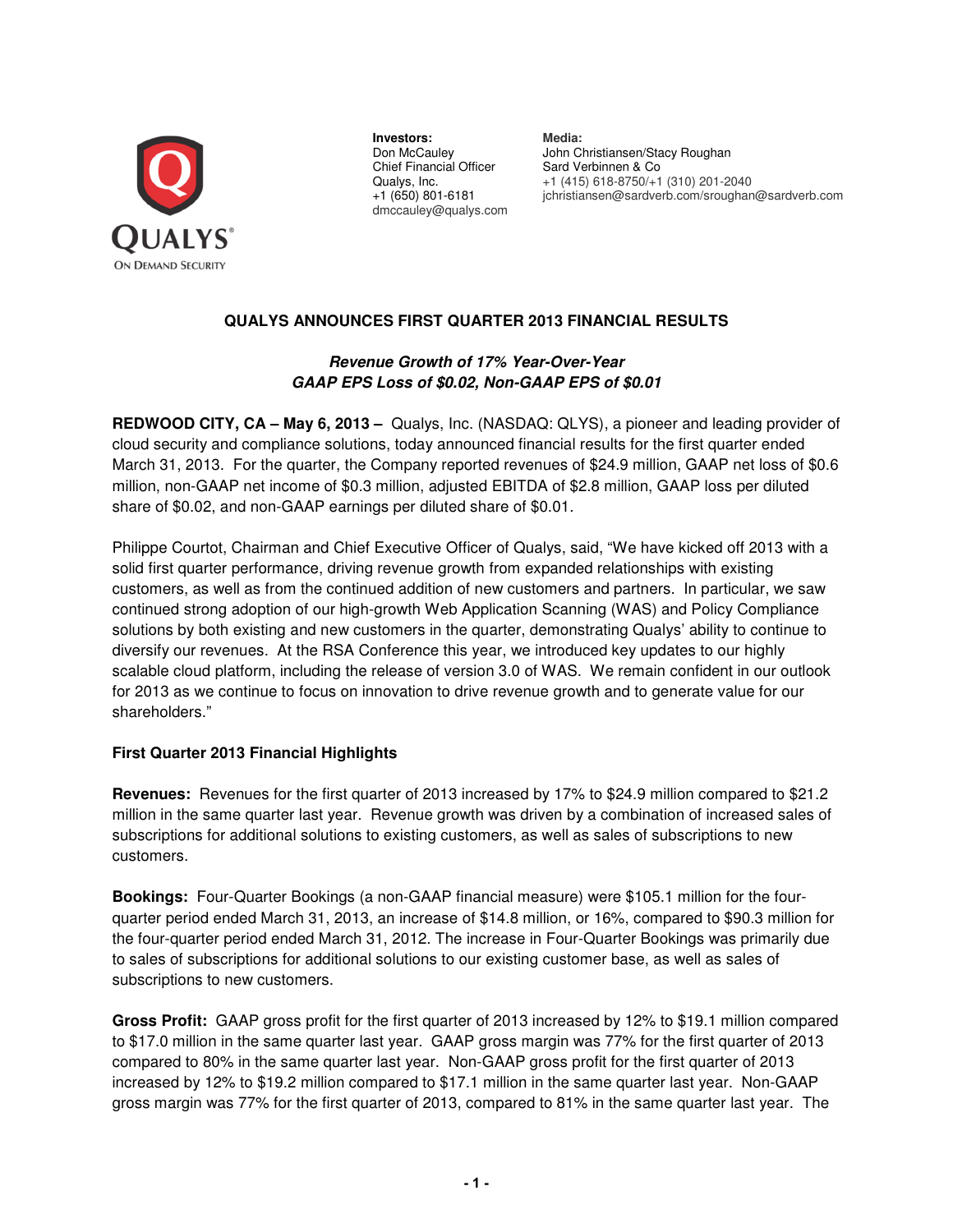decrease in gross margin is related to increased depreciation resulting from higher levels of capital expenditures, which started in the second half of 2011 and continued through the first quarter of 2013 to support the growth of our business, including the deployment of new solutions and the expansion of our data center infrastructure.

**Operating Income (Loss):** GAAP operating loss for the first quarter of 2013 increased to \$0.3 million compared to an operating loss of \$0.1 million in the same quarter last year. GAAP operating margin remained constant at (1%) in the first quarter of 2013 and in the same quarter last year. Non-GAAP operating income for the first quarter of 2013 increased to \$0.7 million compared to \$0.5 million in the same quarter last year. Non-GAAP operating margin remained constant at 3% in the first quarter of 2013 and in the same quarter last year.

**Net Income (Loss):** GAAP net loss for the first quarter of 2013 was \$0.6 million, or a net loss of \$0.02 per diluted share, compared to a net loss of \$0.3 million, or a \$0.05 net loss per diluted share, in the same quarter last year. Non-GAAP net income for the first quarter of 2013 was \$0.3 million, or \$0.01 per diluted share, compared to a non-GAAP net income of \$0.4 million, or a \$0.02 net income per diluted share, in the same quarter last year.

**Adjusted EBITDA:** Adjusted EBITDA (a non-GAAP financial measure) for the first quarter of 2013 increased by 22% to \$2.8 million compared to \$2.3 million in the same quarter last year. As a percentage of revenues, adjusted EBITDA remained constant at 11% in the first quarter of 2013 compared to the same quarter last year.

# **First Quarter 2013 Business Highlights**

## **Customers:**

- New customers include: Bank of Tokyo, Fair Isaac, HSH Nordbank, Limelight Networks, MAN Diesel & Turbo Brazil, Nationwide Insurance, Rovi, Sony Computer Entertainment, Universal Music Group, Verizon, and Volkswagen Brazil.
- Participated in the RSA Conference USA 2013 releasing new and updated solutions and meeting with more than one thousand current and prospective customers and partners.

## **New Products and Functionalities:**

- Released QualysGuard Vulnerability Management Connector for Amazon Web Services, which allows customers to perform continuous asset discovery and automated vulnerability scanning of their Amazon EC2 and Amazon VPC instances.
- Announced QualysGuard Web Application Scanning (WAS) 3.0, which includes malware detection for websites and integration with Burp Suite for attack simulation, along with advanced scanning configurations and reporting enhancements.
- Expanded free BrowserCheck service to help businesses and individuals continuously monitor browsers' software, operating system settings and security patches on users' PCs.
- Enhanced popular FreeScan service with new comprehensive audits for Patch Tuesday vulnerabilities, OWASP threats and SCAP configuration for both internal and external systems.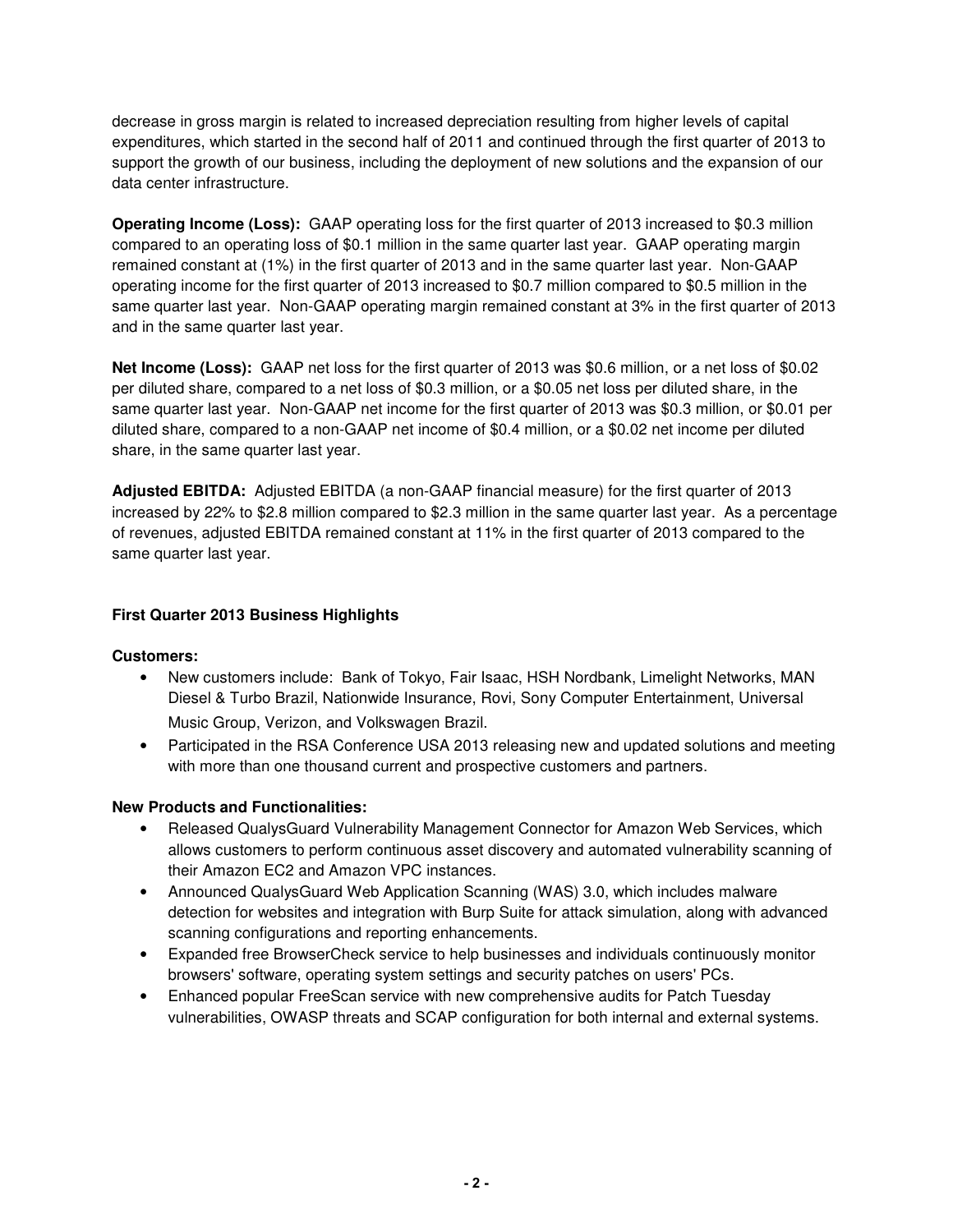## **Industry Recognition and Customer Validation:**

- Recognized by SC Magazine readers for the sixth time as best vulnerability management tool for QualysGuard VM.
- The Microsoft Information Security & Risk Management team recently published a case study on their use of WAS to efficiently evaluate the security of hundreds of web applications that come online every year around the world. To read more, please visit: https://www.qualys.com/customers/microsoft.

# **Channel Partners:**

- Joined forces with Verizon to deliver cloud-based IT security and compliance solutions to the Consulting Practice of Verizon's Managed Security Services, leveraging the full suite of QualysGuard solutions.
- Partnered with FireMon to deliver real-time network risk visibility and remediation through proactive attack simulation and threat detection.

# **Financial Performance Outlook**

Second Quarter 2013 Guidance: Management expects revenues to be in the range of \$25.9 million to \$26.4 million. GAAP net income (loss) per diluted share is expected to be in the range of a loss of \$0.01 to an income of \$0.01 and non-GAAP net income per diluted share is expected to be in the range of \$0.02 to \$0.04 based on approximately 35.4 million weighted average diluted shares outstanding for the quarter.

Full Year 2013 Guidance: Full year 2013 guidance remains unchanged with management expecting revenues to be in the range of \$106 million to \$108 million. GAAP EPS is expected to be in the range of \$0.02 to \$0.06 per diluted share and non-GAAP EPS is expected to be in the range of \$0.16 to \$0.20 per diluted share based on approximately 35.7 million weighted average diluted shares outstanding for the full year.

## **Investor Conference Call**

Qualys will host a conference call and live webcast to discuss its first quarter 2013 financial results today at 2:00 p.m. Pacific Time (5:00 p.m. Eastern Time). To access the conference call, dial (877) 881-2609 in the U.S. or +1 (970) 315-0463 for international participants with conference ID #32922322. The live webcast of Qualys' earnings conference call can also be accessed at investor.qualys.com. A replay of the conference call will be available through the same webcast link following the end of the call.

## **About Qualys, Inc.**

Qualys, Inc. (NASDAQ: QLYS), is a pioneer and leading provider of cloud security and compliance solutions with over 6,000 customers in more than 100 countries, including a majority of each of the Forbes Global 100 and Fortune 100. The QualysGuard Cloud Platform and integrated suite of solutions helps organizations simplify security operations and lower the cost of compliance by delivering critical security intelligence on demand and automating the full spectrum of auditing, compliance and protection for IT systems and web applications. Founded in 1999, Qualys has established strategic partnerships with leading managed service providers and consulting organizations including Accuvant, BT, Dell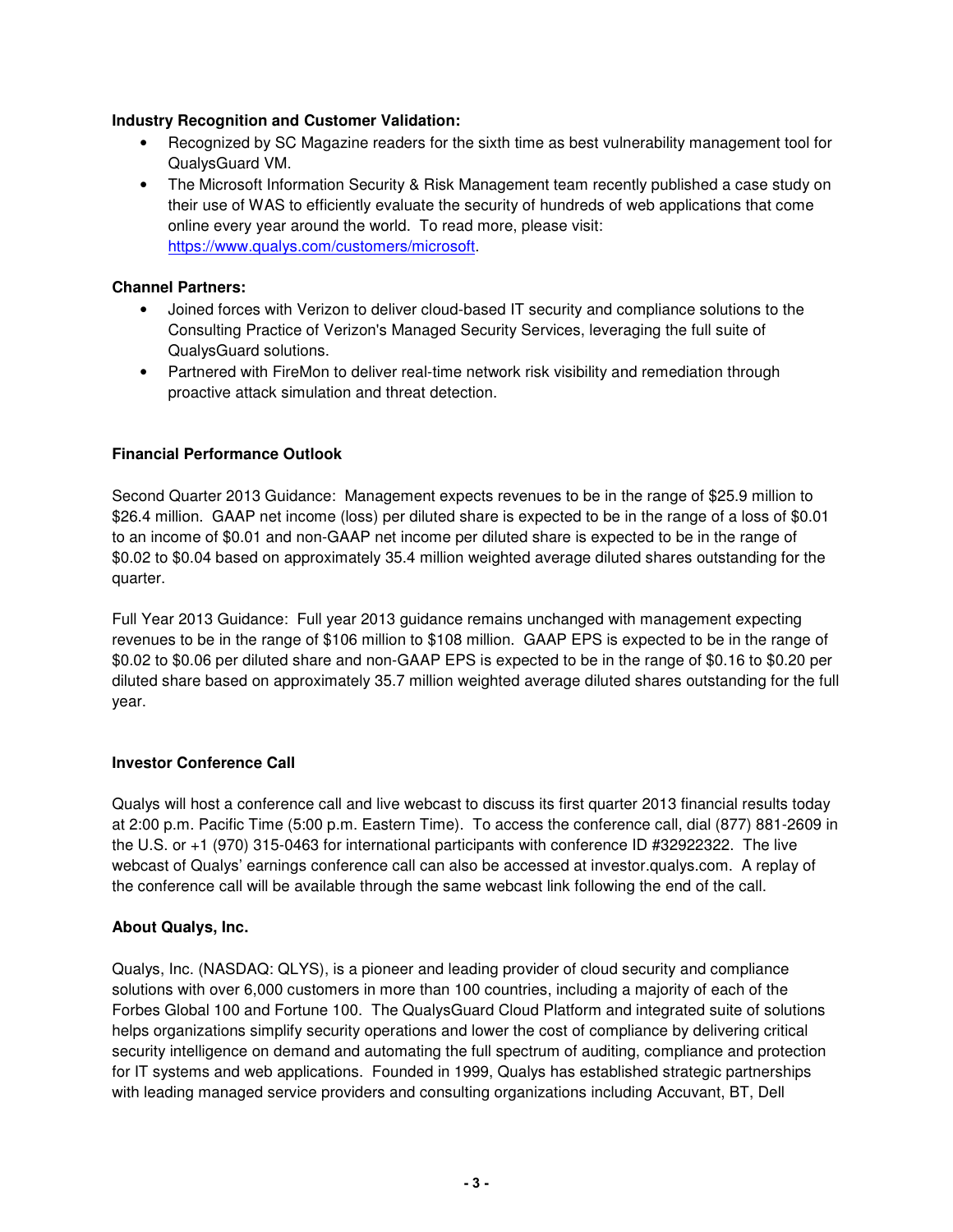SecureWorks, Fujitsu, NTT, Symantec, Verizon, and Wipro. The company is also a founding member of the Cloud Security Alliance (CSA). For more information, please visit www.qualys.com.

Qualys, the Qualys logo and QualysGuard are proprietary trademarks of Qualys, Inc. All other products or names may be trademarks of their respective companies.

# **Legal Notice Regarding Forward-Looking Statements**

This press release contains forward-looking statements within the meaning of Section 27A of the Securities Act of 1933 and Section 21E of the Securities Exchange Act of 1934. Forward-looking statements generally relate to future events or our future financial or operating performance. Forwardlooking statements in this press release include, but are not limited to, statements related to: our confidence in our outlook for 2013 as we continue to focus on innovation to drive revenue growth and generate value for our shareholders; our guidance for revenues, GAAP net loss per diluted share and non-GAAP net income (loss) per diluted share for the second quarter and full year of 2013; and our expectations for the number of weighted average diluted shares outstanding for the second quarter and full year of 2013. Our expectations and beliefs regarding these matters may not materialize, and actual results in future periods are subject to risks and uncertainties that could cause actual results to differ materially from those projected. These risks include our ability to continue to develop platform capabilities and solutions; customer acceptance and purchase of our existing solutions and new solutions; our ability to retain existing customers and generate new customers; the market for cloud solutions for IT security and compliance not continuing to develop; competition from other products and services; and general market, political, economic and business conditions. The forward-looking statements contained in this press release are also subject to other risks and uncertainties, including those more fully described in our filings with the Securities and Exchange Commission, including our Annual Report on Form 10-K for the year ended December 31, 2012, filed with the Securities and Exchange Commission on March 5, 2013. The forward-looking statements in this press release are based on information available to Qualys as of the date hereof, and Qualys disclaims any obligation to update any forward-looking statements, except as required by law.

## **Non-GAAP Financial Measures**

In addition to reporting financial results in accordance with generally accepted accounting principles, or GAAP, Qualys monitors non-GAAP measures of Four-Quarter Bookings, non-GAAP gross profit, non-GAAP gross margin, non-GAAP operating income, non-GAAP operating margin, non-GAAP net income (loss), non-GAAP net income (loss) per diluted share and adjusted EBITDA.

Qualys monitors Four-Quarter Bookings to understand sales trends for its business. Qualys believes this metric provides an additional tool for investors to use in assessing its business performance in a way that more fully reflects current business trends than reported revenues and reduces the variations in any particular quarter caused by customer subscription renewals. Qualys believes Four-Quarter Bookings reflects the material sales trends for its business because it includes sales of subscriptions to new customers, as well as subscription renewals and upsells of additional subscriptions to existing customers.

Qualys also monitors non-GAAP gross profit, non-GAAP gross margin, non-GAAP operating income, non-GAAP operating margin, non-GAAP net income (loss), non-GAAP net income (loss) per diluted share and adjusted EBITDA to evaluate its ongoing operational performance and enhance an overall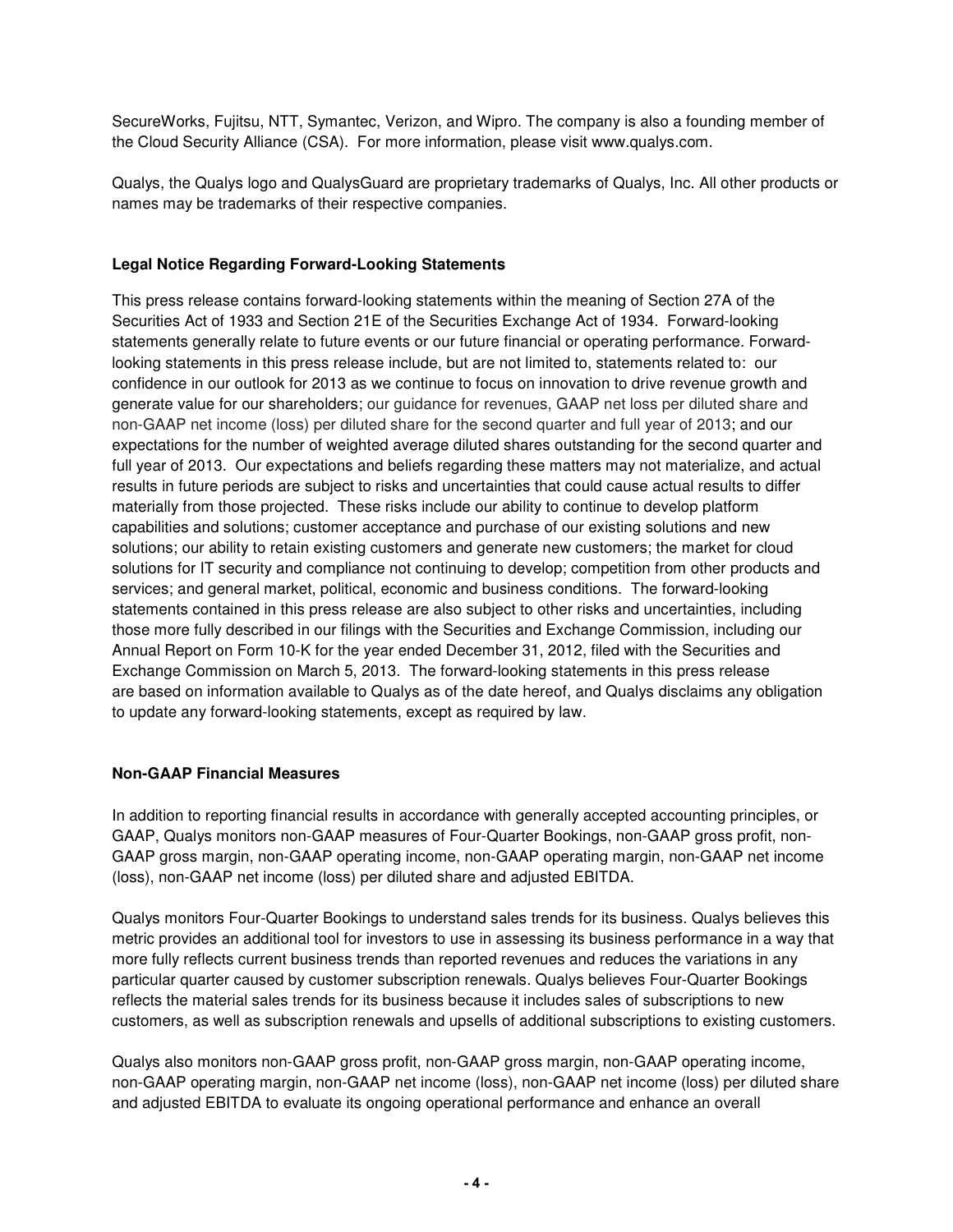understanding of its past financial performance. Qualys believes that these non-GAAP metrics help illustrate underlying trends in its business that could otherwise be masked by the effect of the income or expenses, as well as the related tax effects, that are excluded in non-GAAP gross profit, non-GAAP gross margin, non-GAAP operating income, non-GAAP operating margin, non-GAAP net income (loss), non-GAAP net income (loss) per diluted share and adjusted EBITDA. Furthermore, Qualys uses these measures to establish budgets and operational goals for managing its business and evaluating its performance. Qualys also believes that non-GAAP gross profit, non-GAAP gross margin, non-GAAP operating income, non-GAAP operating margin, non-GAAP net income (loss), non-GAAP net income (loss) per diluted share and adjusted EBITDA provide additional tools for investors to use in comparing its recurring core business operating results over multiple periods with other companies in its industry.

The presentation of this non-GAAP financial information is not intended to be considered in isolation or as a substitute for results prepared in accordance with GAAP. A reconciliation of the non-GAAP financial measures discussed in this press release to the most directly comparable GAAP financial measures is included with the financial statements contained in this press release. Management uses both GAAP and non-GAAP information in evaluating and operating its business internally and as such has determined that it is important to provide this information to investors**.**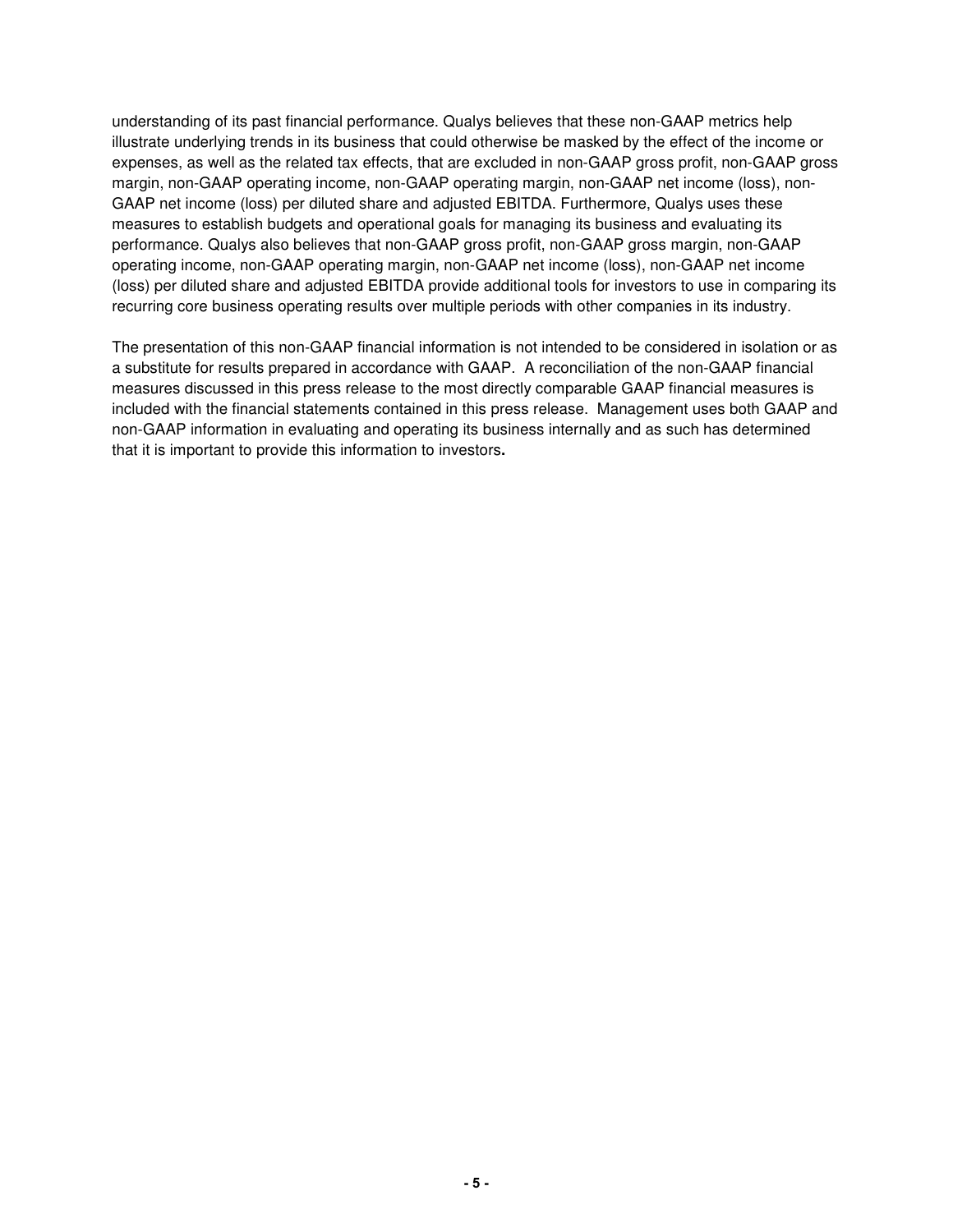### **Qualys, Inc. CONDENSED CONSOLIDATED STATEMENTS OF OPERATIONS (Unaudited) (in thousands, except per share data)**

|                                                                                                   |                          | <b>Three Months Ended</b> |                           |        |
|---------------------------------------------------------------------------------------------------|--------------------------|---------------------------|---------------------------|--------|
|                                                                                                   | March 31,                |                           |                           |        |
|                                                                                                   |                          | 2013                      |                           | 2012   |
| Revenues                                                                                          | $\overline{\mathcal{S}}$ | 24,883                    | $\overline{\mathcal{F}}$  | 21,191 |
| Cost of revenues <sup>(1)</sup>                                                                   |                          | 5,795                     |                           | 4,160  |
| Gross profit                                                                                      |                          | 19.088                    |                           | 17,031 |
| Operating expenses:                                                                               |                          |                           |                           |        |
| Research and development <sup>(1)</sup>                                                           |                          | 5,297                     |                           | 5,101  |
| Sales and marketing <sup>(1)</sup>                                                                |                          | 10,168                    |                           | 9,246  |
| General and administrative <sup>(1)</sup>                                                         |                          | 3,896                     |                           | 2,814  |
| Total operating expenses                                                                          |                          | 19,361                    |                           | 17,161 |
| Loss from operations                                                                              |                          | (273)                     |                           | (130)  |
| Other income (expense), net:                                                                      |                          |                           |                           |        |
| Interest expense                                                                                  |                          | (18)                      |                           | (65)   |
| Interest income                                                                                   |                          | 77                        |                           |        |
| Other income (expense), net                                                                       |                          | (319)                     |                           | (12)   |
| Total other income (expense), net                                                                 |                          | (260)                     |                           | (77)   |
| Loss before provision for income taxes                                                            |                          | (533)                     |                           | (207)  |
| Provision for income taxes                                                                        |                          | 70                        |                           | 78     |
| Net loss                                                                                          | $\boldsymbol{\$}$        | (603)                     | $\sqrt{3}$                | (285)  |
|                                                                                                   |                          |                           |                           |        |
| Net loss per share attributable to common stockholders:                                           |                          |                           |                           |        |
| Basic                                                                                             | \$                       | (0.02)                    | \$                        | (0.05) |
| <b>Diluted</b>                                                                                    | $\overline{\$}$          | (0.02)                    | $\overline{\$}$           | (0.05) |
|                                                                                                   |                          |                           |                           |        |
| Weighted average shares used in computing net loss per share attributable to common stockholders: |                          |                           |                           |        |
| <b>Basic</b>                                                                                      |                          | 31,494                    |                           | 5,260  |
| <b>Diluted</b>                                                                                    |                          | 31,494                    |                           | 5,260  |
|                                                                                                   |                          |                           |                           |        |
| $^{(1)}$ Includes stock-based compensation as follows:                                            |                          |                           |                           |        |
|                                                                                                   |                          |                           |                           |        |
| Cost of revenues                                                                                  | \$                       | 93                        | $\boldsymbol{\mathsf{S}}$ | 54     |
| Research and development                                                                          |                          | 208                       |                           | 148    |
| Sales and marketing                                                                               |                          | 283                       |                           | 199    |
| General and administrative                                                                        |                          | 365                       |                           | 275    |
| Total stock-based compensation                                                                    | \$                       | 949                       | $\sqrt{2}$                | 676    |
|                                                                                                   |                          |                           |                           |        |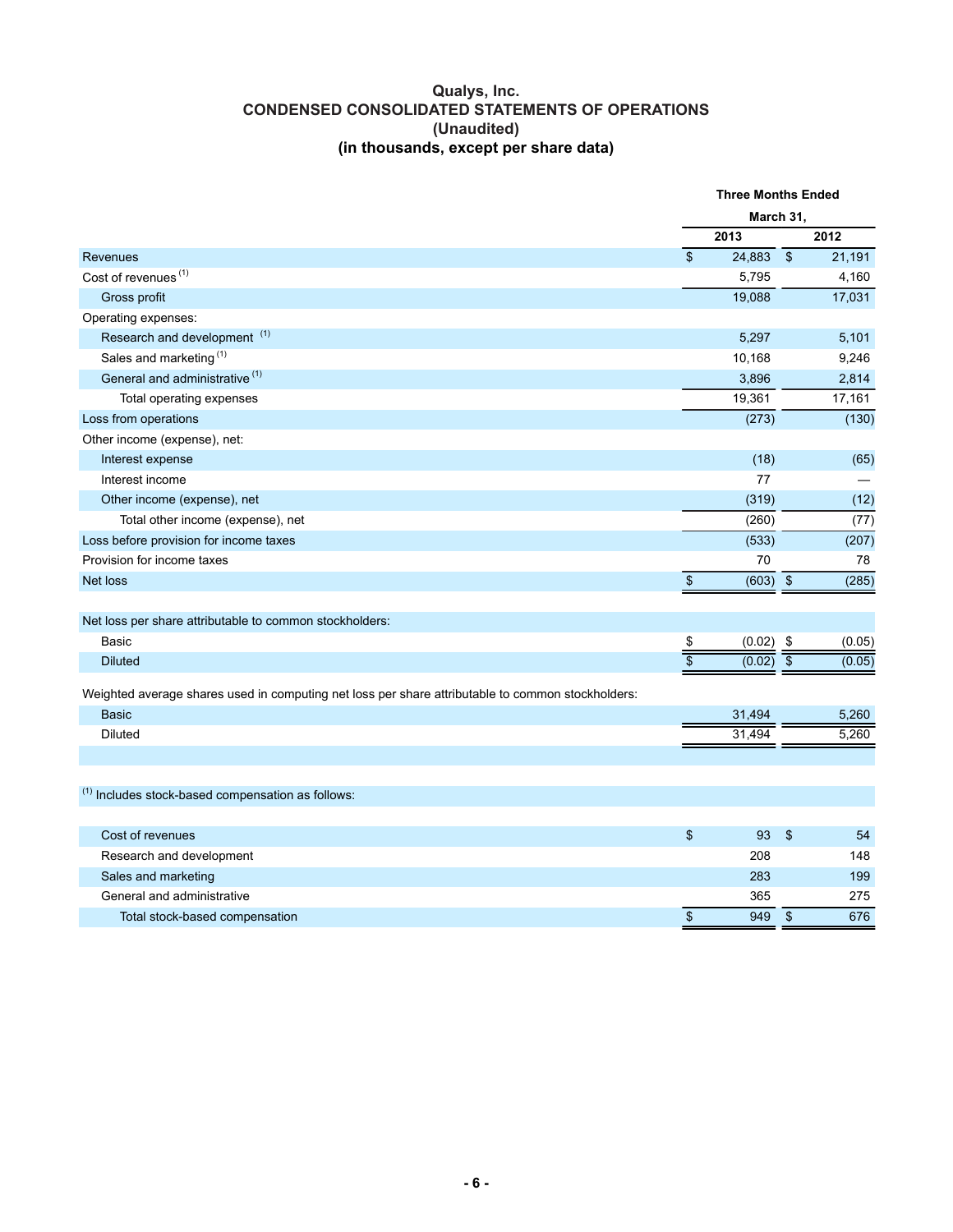### **Qualys, Inc. CONDENSED CONSOLIDATED STATEMENTS OF COMPREHENSIVE INCOME (LOSS) (Unaudited) (in thousands)**

|                                                                            | <b>Three Months Ended</b> |            |  |       |
|----------------------------------------------------------------------------|---------------------------|------------|--|-------|
|                                                                            | March 31,                 |            |  |       |
|                                                                            |                           | 2013       |  | 2012  |
| Net loss                                                                   |                           | $(603)$ \$ |  | (285) |
| Change in foreign currency translation gain (loss), net of zero tax        |                           | (10)       |  | (28)  |
| Available-for-sale investments:                                            |                           |            |  |       |
| Change in net unrealized gain (loss) on investments, net of zero tax       |                           |            |  |       |
| Less: reclassification adjustment for net gain (loss) included in net loss |                           | (6)        |  |       |
| Net change, net of zero tax                                                |                           | (6)        |  |       |
| Other comprehensive loss, net                                              |                           | (16)       |  | (28)  |
| Comprehensive loss                                                         |                           | (619)      |  | (313) |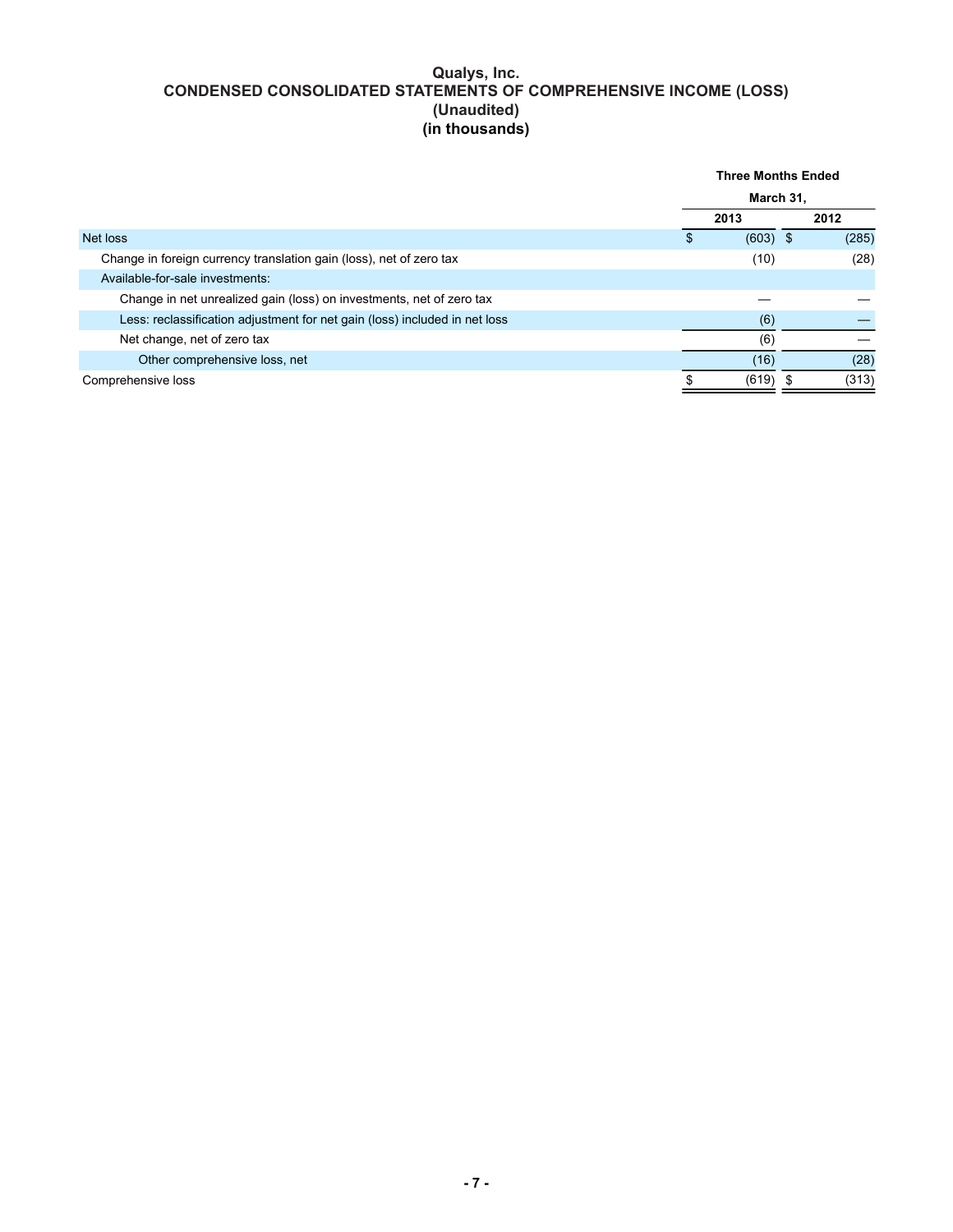## **Qualys, Inc. CONDENSED CONSOLIDATED BALANCE SHEETS (Unaudited) (in thousands)**

|                                            | March 31, 2013 |                           | December 31,<br>2012 |
|--------------------------------------------|----------------|---------------------------|----------------------|
| <b>Assets</b>                              |                |                           |                      |
| Current assets:                            |                |                           |                      |
| Cash and cash equivalents                  | \$<br>47,105   | \$                        | 34,885               |
| Short-term investments                     | 45,541         |                           | 83,547               |
| Accounts receivable, net                   | 19,032         |                           | 24,545               |
| Prepaid expenses and other current assets  | 4,328          |                           | 4,377                |
| <b>Total current assets</b>                | 116,006        |                           | 147,354              |
| Restricted cash                            | 111            |                           | 114                  |
| Long-term investments                      | 32,557         |                           |                      |
| Property and equipment, net                | 19,787         |                           | 18,148               |
| Intangible assets, net                     | 2,704          |                           | 2,811                |
| Goodwill                                   | 317            |                           | 317                  |
| Other noncurrent assets                    | 1,241          |                           | 1,574                |
| <b>Total assets</b>                        | \$<br>172,723  | $\boldsymbol{\mathsf{S}}$ | 170,318              |
| Liabilities and Stockholders' Equity       |                |                           |                      |
| <b>Current Liabilities:</b>                |                |                           |                      |
| Accounts payable                           | \$<br>1,761    | \$                        | 2,031                |
| <b>Accrued liabilities</b>                 | 8,749          |                           | 7,803                |
| Deferred revenues, current                 | 58,356         |                           | 56,497               |
| Capital lease obligations, current         | 1,122          |                           | 1,183                |
| <b>Total current liabilities</b>           | 69,988         |                           | 67,514               |
| Deferred revenues, noncurrent              | 7,847          |                           | 8,616                |
| Income taxes payable, noncurrent           | 613            |                           | 594                  |
| Other noncurrent liabilities               | 990            |                           | 1,231                |
| Capital lease obligations, noncurrent      | 542            |                           | 808                  |
| <b>Total liabilities</b>                   | 79,980         |                           | 78,763               |
| Stockholders' equity:                      |                |                           |                      |
| Common stock                               | 32             |                           | 31                   |
| Additional paid-in capital                 | 168,457        |                           | 166,651              |
| Accumulated other comprehensive loss       | (1,051)        |                           | (1,035)              |
| Accumulated deficit                        | (74, 695)      |                           | (74, 092)            |
| Total stockholders' equity                 | 92,743         |                           | 91,555               |
| Total liabilities and stockholders' equity | \$<br>172,723  | \$                        | 170,318              |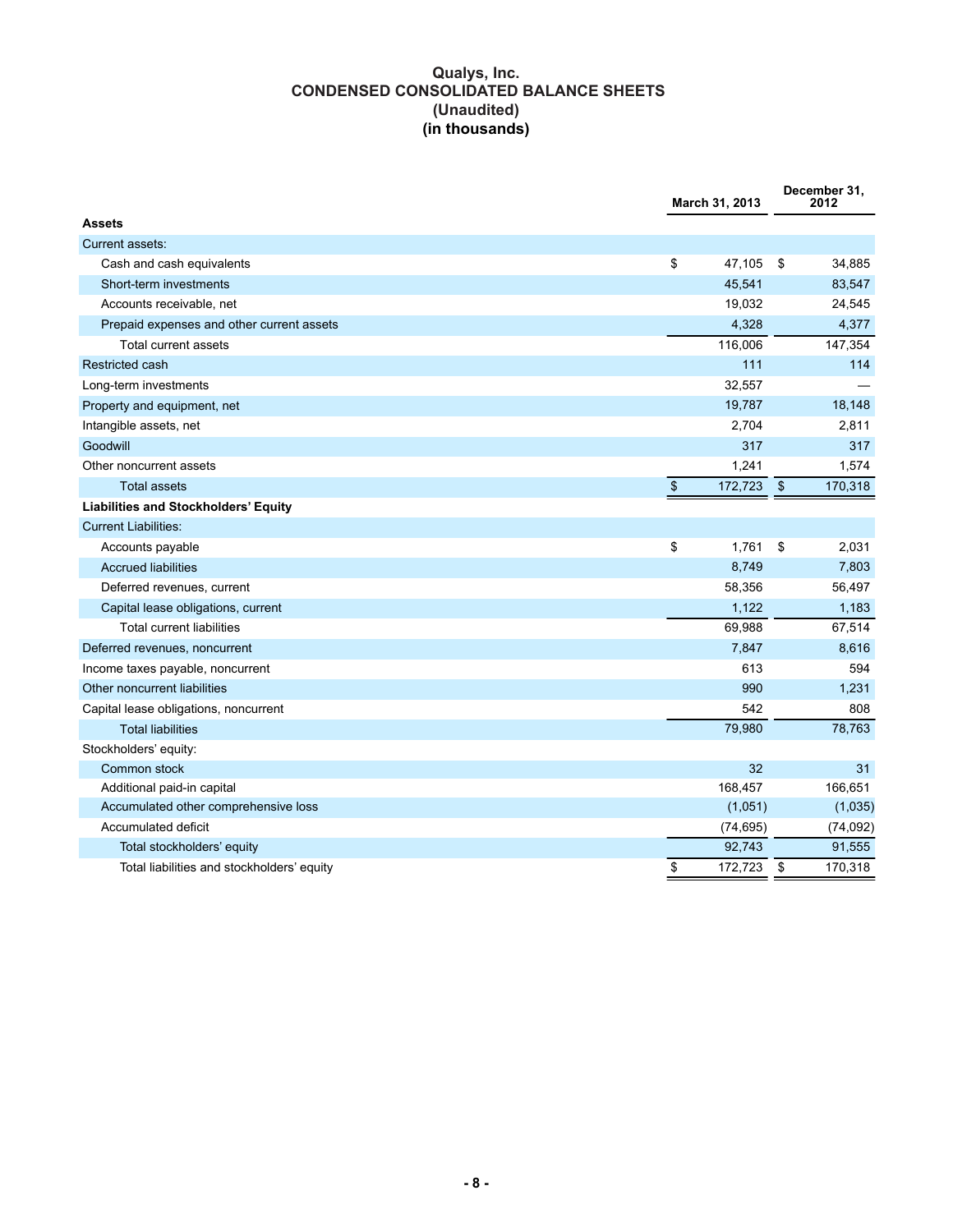### **Qualys, Inc. CONDENSED CONSOLIDATED STATEMENTS OF CASH FLOWS (Unaudited) (in thousands)**

|                                                                                 | <b>Three Months Ended</b><br>March 31, |    |         |
|---------------------------------------------------------------------------------|----------------------------------------|----|---------|
|                                                                                 | 2013                                   |    | 2012    |
| Cash flows from operating activities:                                           |                                        |    |         |
| Net loss                                                                        | \$<br>$(603)$ \$                       |    | (285)   |
| Adjustments to reconcile net loss to net cash provided by operating activities: |                                        |    |         |
| Depreciation and amortization expense                                           | 2,119                                  |    | 1,750   |
| Bad debt expense                                                                | 44                                     |    | 11      |
| Loss on disposal of property and equipment                                      | $\overline{2}$                         |    | 4       |
| Stock-based compensation                                                        | 949                                    |    | 676     |
| Non-cash interest expense                                                       |                                        |    | 9       |
| Amortization of premiums on investments                                         | 49                                     |    |         |
| Changes in operating assets and liabilities:                                    |                                        |    |         |
| Accounts receivable                                                             | 5,469                                  |    | 5,159   |
| Prepaid expenses and other assets                                               | 354                                    |    | (388)   |
| Accounts payable                                                                | (244)                                  |    | 807     |
| <b>Accrued liabilities</b>                                                      | 826                                    |    | (734)   |
| Deferred revenues                                                               | 1,090                                  |    | 2,668   |
| Other noncurrent liabilities                                                    | 4                                      |    | (49)    |
| Net cash provided by operating activities                                       | 10,059                                 |    | 9,628   |
| Cash flows from investing activities:                                           |                                        |    |         |
| Purchases of investments                                                        | (59, 916)                              |    |         |
| Sales of investments                                                            | 65,309                                 |    |         |
| Purchases of property and equipment                                             | (3,650)                                |    | (2,927) |
| Net cash provided by (used in) investing activities                             | 1.743                                  |    | (2,927) |
| Cash flows from financing activities:                                           |                                        |    |         |
| Proceeds from exercise of stock options                                         | 818                                    |    | 170     |
| Principal payments under capital lease obligations                              | (328)                                  |    | (748)   |
| Net cash provided by (used in) financing activities                             | 490                                    |    | (578)   |
| Effect of exchange rate changes on cash and cash equivalents                    | (72)                                   |    | (25)    |
| Net increase in cash and cash equivalents                                       | 12,220                                 |    | 6,098   |
| Cash and cash equivalents at beginning of period                                | 34,885                                 |    | 24,548  |
| Cash and cash equivalents at end of period                                      | \$<br>47,105                           | \$ | 30,646  |
|                                                                                 |                                        |    |         |
| Non-cash investing and financing activities:                                    |                                        |    |         |
| Vesting of early exercised common stock options                                 | \$<br>80                               | \$ | 29      |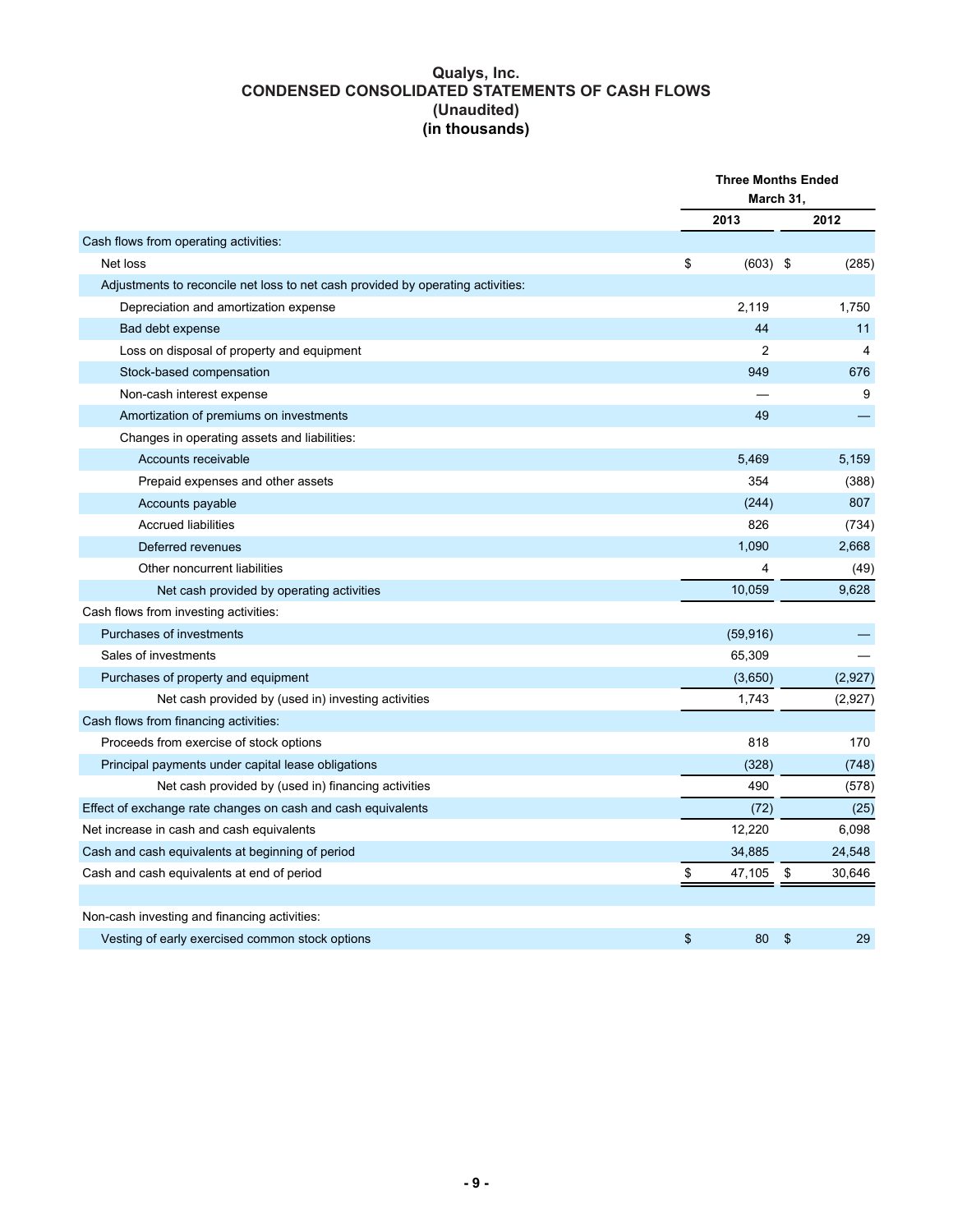#### **Qualys, Inc. RECONCILIATION OF NON-GAAP DISCLOSURES FOUR-QUARTER BOOKINGS (Unaudited) (in thousands)**

| March 31,<br>2013<br>2012<br>95,112 \$<br>Revenues<br>\$<br>Deferred revenues, current<br>Beginning of the Four-Quarter Period<br>48,354<br>Ending<br>58,356<br>10.002<br>Net change<br>105,114<br>Four-Quarter Bookings<br>- \$ |  | <b>Four Quarters Ended</b> |  |  |        |
|----------------------------------------------------------------------------------------------------------------------------------------------------------------------------------------------------------------------------------|--|----------------------------|--|--|--------|
|                                                                                                                                                                                                                                  |  |                            |  |  |        |
|                                                                                                                                                                                                                                  |  |                            |  |  |        |
|                                                                                                                                                                                                                                  |  |                            |  |  | 79,713 |
|                                                                                                                                                                                                                                  |  |                            |  |  |        |
|                                                                                                                                                                                                                                  |  |                            |  |  | 37,773 |
|                                                                                                                                                                                                                                  |  |                            |  |  | 48,354 |
|                                                                                                                                                                                                                                  |  |                            |  |  | 10,581 |
|                                                                                                                                                                                                                                  |  |                            |  |  | 90,294 |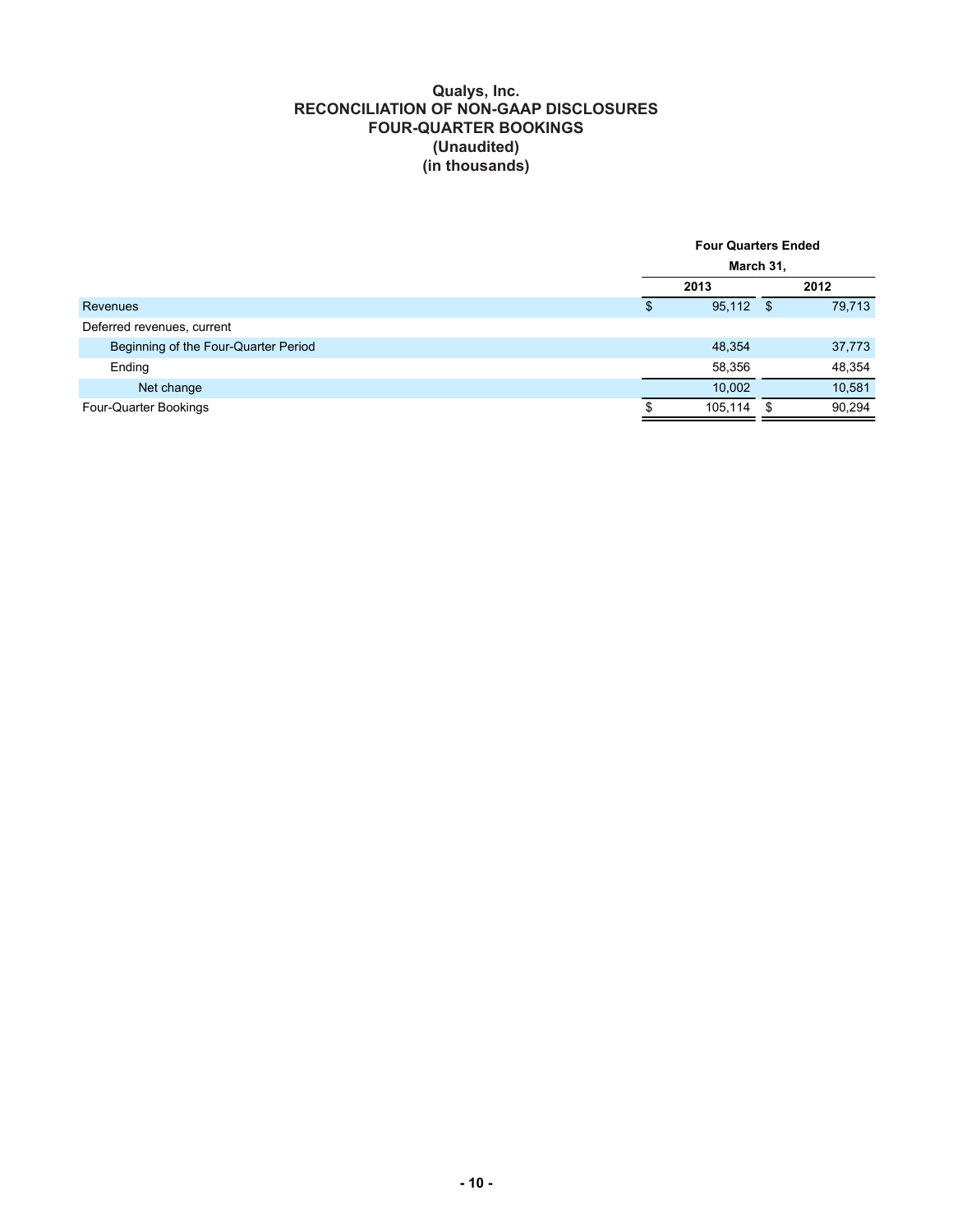#### **Qualys, Inc. RECONCILIATION OF NON-GAAP DISCLOSURES EBITDA AND ADJUSTED EBITDA (Unaudited) (in thousands)**

|                                                         | <b>Three Months Ended</b> |     |       |  |  |
|---------------------------------------------------------|---------------------------|-----|-------|--|--|
|                                                         | March 31,                 |     |       |  |  |
|                                                         | 2013                      |     | 2012  |  |  |
| Net loss                                                | \$<br>(603)               | -\$ | (285) |  |  |
| Depreciation and amortization of property and equipment | 2,012                     |     | 1,648 |  |  |
| Amortization of intangible assets                       | 107                       |     | 102   |  |  |
| Interest expense                                        | 18                        |     | 65    |  |  |
| Provision for income taxes                              | 70                        |     | 78    |  |  |
| <b>EBITDA</b>                                           | 1,604                     |     | 1,608 |  |  |
| Stock-based compensation                                | 949                       |     | 676   |  |  |
| Other (income) expense, net                             | 242                       |     | 12    |  |  |
| <b>Adjusted EBITDA</b>                                  | \$<br>2,795               | \$  | 2,296 |  |  |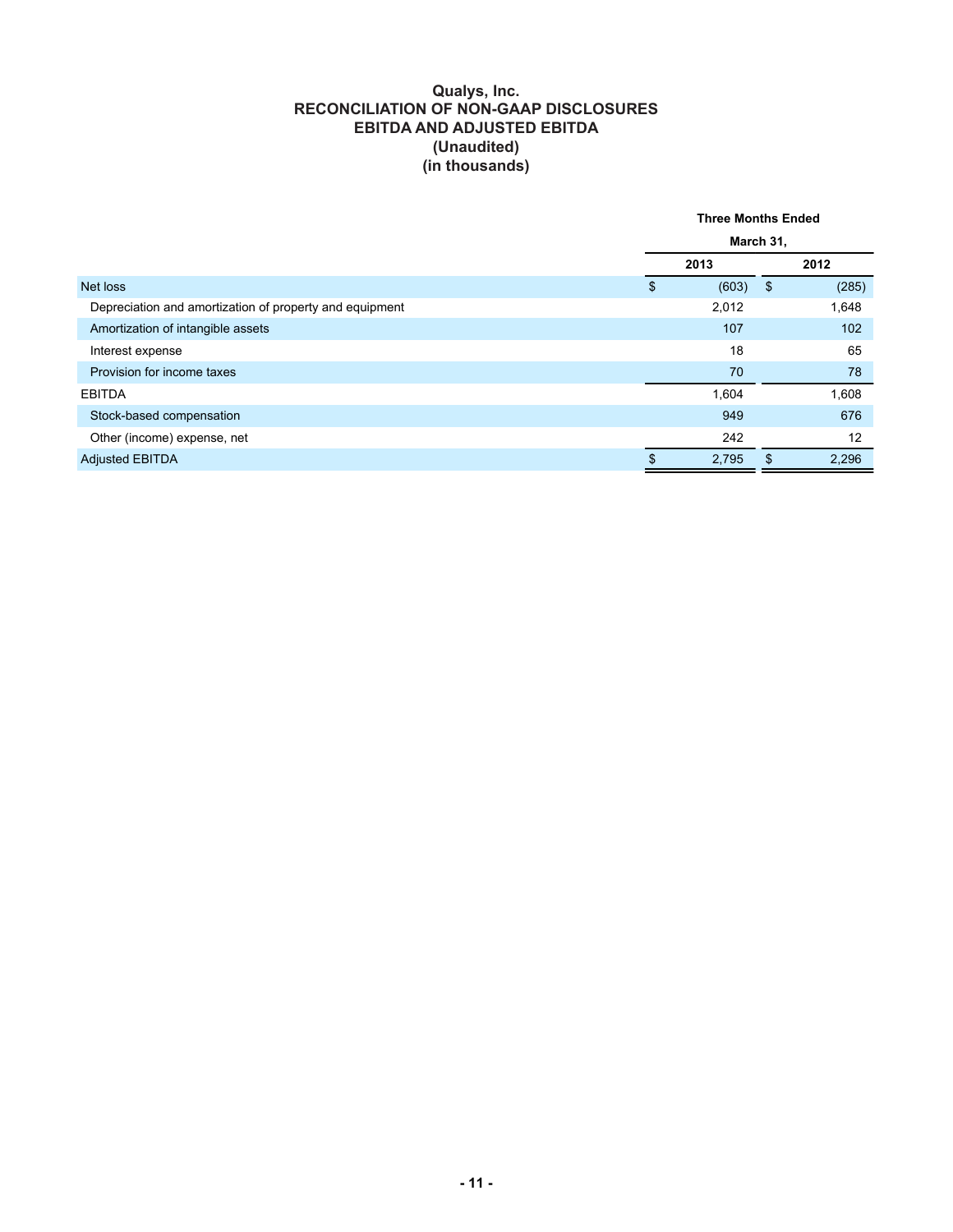## **Qualys, Inc. RECONCILIATION OF NON-GAAP DISCLOSURES (Unaudited) (in thousands, except per share data)**

|                                                                                                                | <b>Three Months Ended</b> |                  |                    |        |
|----------------------------------------------------------------------------------------------------------------|---------------------------|------------------|--------------------|--------|
|                                                                                                                | March 31,                 |                  |                    |        |
|                                                                                                                | 2013                      |                  |                    | 2012   |
| GAAP gross profit                                                                                              | $\mathbf{s}$              | 19,088 \$        |                    | 17,031 |
| Plus:                                                                                                          |                           |                  |                    |        |
| Stock-based compensation                                                                                       |                           | 93               |                    | 54     |
| Non-GAAP gross profit                                                                                          | \$                        | 19,181           | \$                 | 17,085 |
| GAAP loss from operations                                                                                      | \$                        | $(273)$ \$       |                    | (130)  |
| Plus:                                                                                                          |                           |                  |                    |        |
| Stock-based compensation                                                                                       |                           | 949              |                    | 676    |
| Non-GAAP income from operations                                                                                | $\overline{\$}$           | 676              | $\mathbf{\hat{S}}$ | 546    |
|                                                                                                                |                           |                  |                    |        |
| <b>GAAP</b> net loss                                                                                           | \$                        | $(603)$ \$       |                    | (285)  |
| Plus:                                                                                                          |                           |                  |                    |        |
| Stock-based compensation                                                                                       |                           | 949              |                    | 676    |
| Non-GAAP net income                                                                                            | \$                        | 346              | \$                 | 391    |
|                                                                                                                |                           |                  |                    |        |
| Non-GAAP net income attributable to common stockholders                                                        | \$                        | 346              | \$.                | 90     |
|                                                                                                                |                           |                  |                    |        |
| Non-GAAP net income per share attributable to common stockholders:                                             |                           |                  |                    |        |
| <b>Basic</b>                                                                                                   | \$                        | 0.01             |                    | \$0.02 |
| <b>Diluted</b>                                                                                                 |                           | 0.0 <sup>1</sup> |                    | \$0.02 |
| Weighted average shares used in computing non-GAAP net income per share attributable to<br>common stockholders |                           |                  |                    |        |
| Basic                                                                                                          |                           | 31,494           |                    | 5,260  |
| <b>Diluted</b>                                                                                                 |                           | 35,317           |                    | 25,140 |